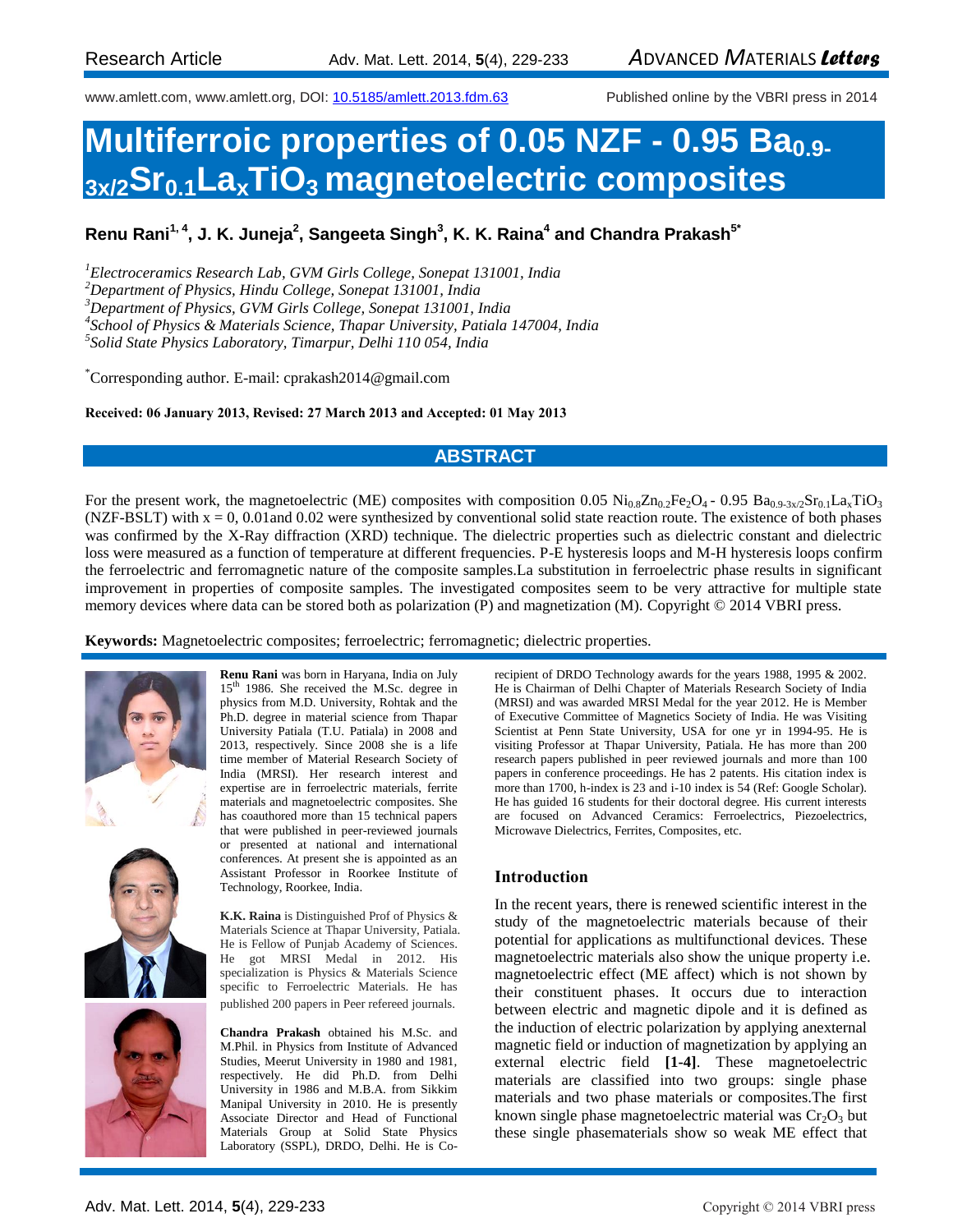they have not yet found in any technological applications. Whereas two phase magnetoelectric materials (composites) show larger ME effect than the single phase materials **[5]**. These composite materials have large number of potential applicationssuch as magnetic field sensors, multiple state memory devices, transducers for magnetic field measurements, electro-optic devices, electrically tunable microwave devices such as filters, oscillators and phase shifters etc. **[6-9]**. However to improve the working of these devices, it is necessary to modify the properties of these composites. The modification can be done by two ways. i.e. either by modification of individual ferroelectric or ferrite phases because the property of the composites also depends on the properties of individual phases or by changing the ratio of two individual phases in composites. The ions such as  $Zr^{4+}$ ,  $Sr^{3+}$ ,  $Pb^{2+}$ ,  $La^{3+}$ ,  $Sm^{3+}$  and  $Ca^{2+}$  are extensively used as additives for enhancing the properties of the ferroelectric phase **[10-12]** whereas doping of Ni ferrite by other magnetic ions such as Mn, Co, Cu and Zn etc. improves the resistivity, permeability, magnetization and coercive field of the nickel ferrite **[13-14]**.

For the present work Ni-Zn ferrite was selected as ferrite phase because of its high resistivity, high magnetic permeability, low dielectric loss, high Curie temperature, high mechanical hardness, low porosity, reasonable cost and chemical stability which helps to increase the efficiency of ME conversion factors of composite samples **[15-16]**. A small amount of Mn (0.5% by wt) was also substituted in ferrite phase because Van Uitert, reports that by incorporating small amounts of Mnto nickel ferrite, the resistivity of the nickel ferrite increases up to  $10^{10}$  or 10<sup>11</sup>Ω-cm and to obtain good magnetoelectric response in ME composite the ferrite phase should have high resistivity [17-18]. On the other hand,  $Ba_{0.9-3x/2}Sr_{0.1}La_xTiO_3was$ selected as a ferroelectric phase because of its high figure of merit, environment friendly nature and also shows superior dielectric and ferroelectric properties **[19]**. The addition of Sr at Ba site of barium titanate can shift the ferroelectric to paraelectric phase transition from high temperature to low temperature, resulting in a BST material with high dielectric constant at room temperature. Moreover, La substitution at Ba-site has also been found to be an effective way to decrease the  $T_c$  and exhibited several interesting features in the dielectric behavior of  $BaTiO<sub>3</sub>$ ceramics **[20-21]**.

From literature it was found that the properties of these composites have been studied only by changing the ratio of ferrite phase and ferroelectric phase. However the effect of substitution in ferroelectric phase by keeping fixed ratio of both phases has not yet been studied. In this context we have prepared the composites of  $\text{Ni}_{0.8}\text{Zn}_0$ , Fe<sub>2</sub>O<sub>4</sub>and Ba<sub>0.9-</sub>  $3x/2$ Sr<sub>0.1</sub>La<sub>x</sub>TiO<sub>3</sub>by solid state reaction route and these composites were investigated for their structural, electrical and magnetic properties in detail as discussed in present paper.

#### **Experimental**

The individual phases (ferrite and ferroelectric) were prepared by conventional solid state reaction method.

The ferrite phase was prepared by using AR grade NiO, ZnO and  $Fe<sub>2</sub>O<sub>3</sub>$  (Loba cheme, Purity – 99.9%) raw materials. The powder mixture was ball milled in distilled

water using zirconia balls. After drying the powder was calcined at 1000 °C for 4h. A small amount of  $MnO<sub>2</sub>(0.5%$ by wt.) was added to the calcined powder to increase the resistivity of the ferrite phase. After ball milling and drying the powder mixture was recalcined at  $1000 \degree C$  for 4h. The ferroelectric phase was prepared using AR grade  $BaCO<sub>3</sub>$ ,  $SrCO<sub>3</sub>$ ,  $La<sub>2</sub>O<sub>3</sub>$  and TiO<sub>2</sub> (Loba cheme, Purity – 99.9%) raw materials. The powder mixture was ball milled, dried and then calcined at  $1100$  °C. The calcined powder was again ball milled, dried and then recalcined at  $1100$  °C. The recalcined powder of both phases was then ball milled again and dried separately.

The composite were prepared by mixing 5% by wt.  $Ni<sub>0.80</sub>Zn<sub>0.20</sub>Fe<sub>2</sub>O<sub>4</sub>$  (NZF) phase to the 95% by wt Ba<sub>0.9-</sub>  $3x/2$ Sr<sub>0.1</sub>La<sub>x</sub>TiO<sub>3</sub> (BSLT) phase. The mixing process was carried out by ball-milling using Zirconia balls and distilled water as milling media. After drying the mixture, small amount of diluted poly vinyl alcohol was added as binder to the powder mixture and then the powder mixture was pressed into circular disks having thickness 2-3 mm and diameter 15 mm using a uniaxial hydraulic press. The composite pellets were finally sintered at 1325  $^{\circ}$ C for 4 hours with constant heating rate of  $5 \degree C/\text{min}$  in a programmable furnace.



**Fig. 1.** XRD patterns of the samples.

#### *Characterization*

After sintering,phase identification of sintered pallets was done by using Bruker, D-8 Advance model at room temperature in a range of Bragg angles ( $20^{\circ} \le 2\theta \le 65^{\circ}$ ) with step size of  $0.02^{\circ}$ . For measuring electrical properties, the sintered pellets were lapped and then electroded by using silver epoxy and heated at 400  $^{\circ}$ C for 30 min to ensure good ohmic contact. The dielectric properties of the samples as a function of temperature at discrete frequencies were measured by using Agilent 4263B LCR meter. P-E hysteresis loops were recorded by using an automated P-E loop tracer based on sawyer tower circuit. Lake shore 735 VSM controller was used for recording M-H hysteresis loops.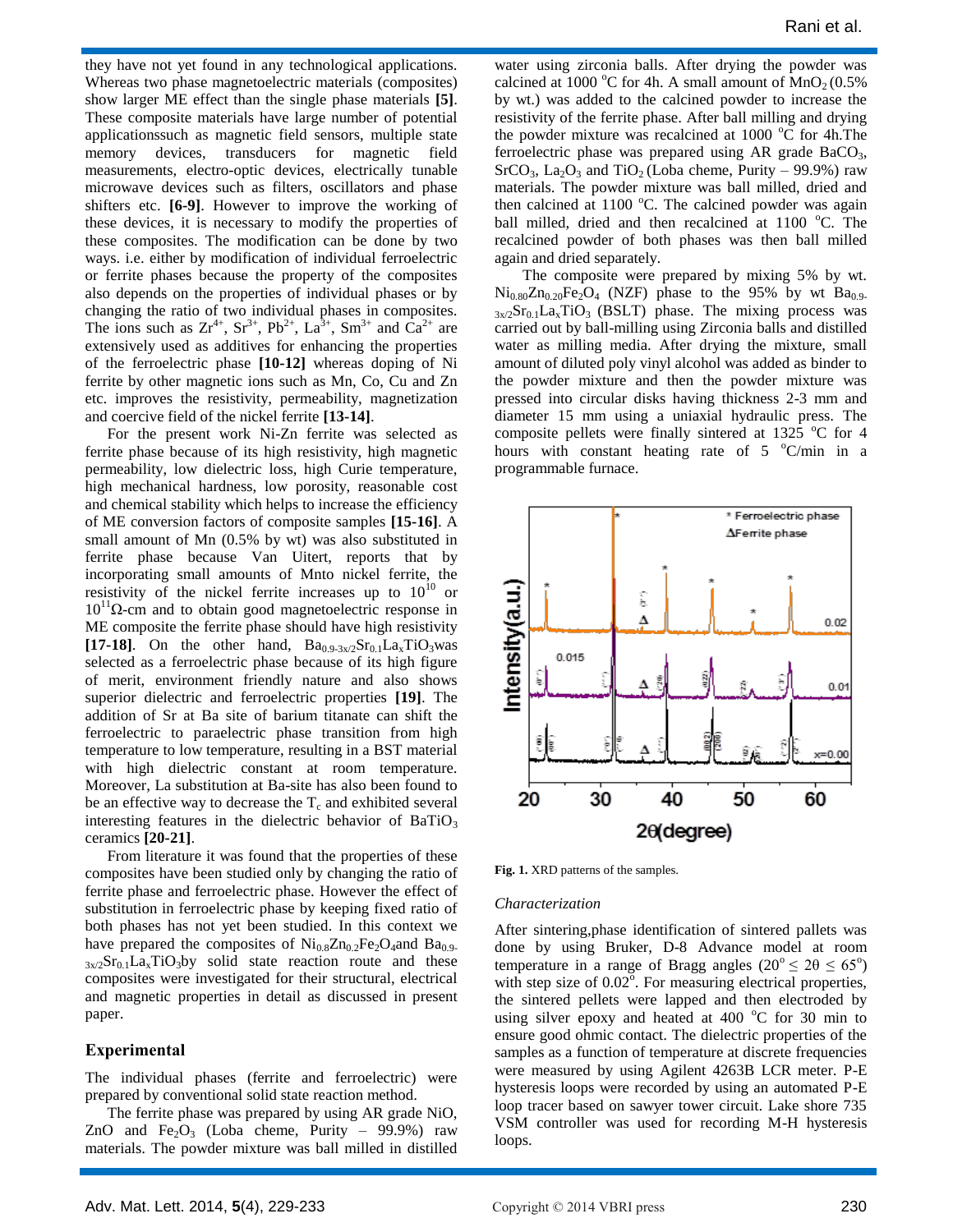### **Results and discussion**

### *Structural properties*

To study the phase analysis of the samples all samples were subjected to XRD.XRD pattern for all samples are shown in **Fig. 1**. From the figure it is observed that all XRD patterns exhibit the characteristic peaks of both phases i.e. (110) for ferroelectric phase and (311) for ferrite phase and hence confirms the presence of both phases. For all samples all peaks could be indexed and no extra peaks were observed hence it is clear that no chemical reaction took place between two phases and they maintained proper stoichiometry. From XRD pattern it is also clear that theintensity of peaks corresponding to ferrite phase is very small that may be due to very low concentration of ferrite phase in composite samples.

| <b>Parameters</b>          | 0.00   | 0.01   | 0.02     |
|----------------------------|--------|--------|----------|
| Lattice Constant (A)       | 3.986  | 3.983  | 3.976    |
| (BSLT phase) a             |        |        |          |
| c                          | 4.003  | 3.997  | 3.988    |
| c/a                        | 1.0043 | 1.0035 | 1.003    |
|                            |        |        | $\Omega$ |
| Lattice Constant (A)       | 8.324  | 8.335  | 8.339    |
| (NZF phase)                |        |        |          |
| $T_c({}^{\rm o}C)$         | 134    | 106    | 70       |
| $\epsilon_{\text{RT}}$     | 2254   | 3441   | 4314     |
| $\varepsilon_{\text{max}}$ | 3834   | 4598   | 4346     |
| $tan\delta_{RT}$           | 0.081  | 0.019  | 0.015    |
| $tan\delta_{\text{max}}$   | 0.046  | 0.016  | 0.020    |

The calculated values of lattice parameters for both phases are given in **Table 1**. From table it is observed that with the increase in La content lattice parameters corresponding to ferroelectric phase decreases (c,a) because larger ion  $Ba^{2+}$  (ionic radii 1.49Å) are being replaced by smaller ion  $La^{3+}$  (ionic radii 1.17 Å) and hence decrease in lattice parameter is expected. It can also be observed that there is change in the lattice parameter of ferrite phase while the amount of ferrite phase is fixed. This may be due to the stress exerted by two individual phases on each other's crystal lattice **[22]**.

### *Dielectric properties*

The variation of dielectric constant with temperature at different frequencies (1 kHz, 10 kHz and 100 kHz) for all samples is shown in **Fig. 2**. From figure it is observed that dielectric constant increases with increase in temperature for all samples and reaching to maximum value at a particular temperature called Curie temperature of ferroelectric phase and after that dielectric constant decreases. This is a typical characteristic of ferroelectric materials. As the amount of La content increases in ferroelectric phase the dielectric peak shift towards room temperature. All dielectric parameters like room temperature dielectric constant ( $\varepsilon_{RT}$ ), dielectric loss, dielectric constant at T<sub>c</sub> ( $\varepsilon_{\text{max}}$ ), dielectric loss at T<sub>c</sub>, and Curie temperature for all samples is given in table1. From table it can be observed that La has very prominent effect on the dielectric properties of composite samples.



**Fig. 2.** Variation of dielectric constant as a function of temperature at different frequencies for all value of x.

From **Fig. 2** it is also observed that dielectric peak get suppressed and become broadened with the increase of La content.Thebroadening of dielectric peak occurs mainly due to the compositional fluctuations and structural disordering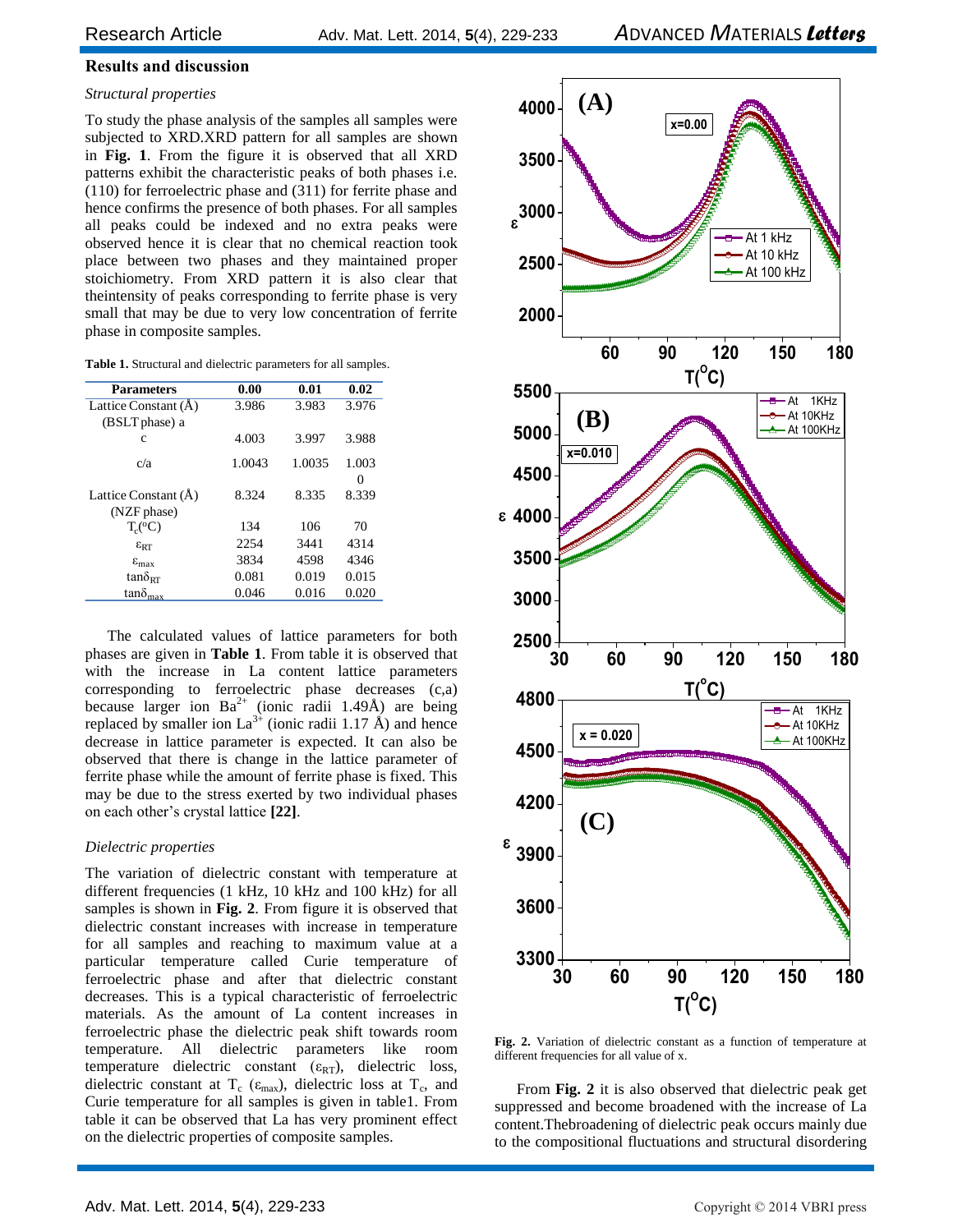in the arrangement of cations in one or more crystallographic sites in the structure which results in microscopic inhomogeneity in the samples with local Curie points **[23]**. Variation of dielectric loss with temperature at 100 kHz frequency is shown in **Fig. 3**. From figure it is also observed that dielectric loss of composite samples decreases from 0.081 to 0.015 with increase in lanthanum content in ferroelectric phase. From **Table 1** it is also observed that La substitution in ferroelectric phase increase the room temperature dielectric constant, dielectric constant at maxima and decreases the dielectric loss of composite samples.



**Fig. 3.** Variation of tanδ as a function of temperature for all samples at 100 kHz.

**Table 2.** Ferroelectric and ferrimagnetic parameters variation of tanδ as a function of temperature for all samples at 100 kHz.

| y                   | $P_r$<br>$(\mu C/cm^2)$ | ${\bf E}_c$ | $P_{\text{max}}$<br>$(kV/cm)$ $(\mu C/cm^2)$ | $M_{r}$<br>$(\text{emu/g})$ | $\mathbf{M}_{\text{e}}$<br>$(\text{emu/g})$ | Н.<br>(Oe) |
|---------------------|-------------------------|-------------|----------------------------------------------|-----------------------------|---------------------------------------------|------------|
| 0.0<br>$\mathbf{0}$ | 7.70                    | 7.8         | 16                                           | 0.162                       | 1.60                                        | 69.82      |
| 0.0<br>1            | 4.43                    | 3.74        | 12.9                                         | 0.196                       | 1.68                                        | 74.37      |
| 0.0<br>2            | 4.22                    | 1.68        | 6.26                                         | 0.22                        | 1.64                                        | 70.27      |

#### *Ferroelectric and Ferromagnetic Properties*

In order to understand the ferroelectric and ferromagnetic nature of the sample the P-E and M-H hysteresis loops were taken for different compositions as shown in **Fig. 4** (**A & B**) respectively. The various parameters such as saturation polarization  $(P_s)$ , remnant polarization  $(P_r)$ , electric coercive field  $(E_c)$  and saturation magnetization  $(M_s)$  for all samples are given in **Table 2**.

From **Table 2** it is observed that value of saturation magnetization varies in random manner while the amount of ferrite phase is fixed that may be due to non-uniform mixing of two individual phases because the effective value of magnetic and electric properties of a composite material consisting of two phases can be predicted as a function of individual components **[24]**. The value of polarization decreases with increase in La content in ferroelectric phase. That can correlate to microstructure of the samples.



**Fig. 4 (A)** Polarization vs. electric field (P–E) loop for all samples **(B)** Magnetization vs. magnetic field (M–H) curves for all samples.

#### **Conclusion**

Composites synthesized by conventional solid state method were characterized by x-ray diffraction technique and coexistence of both phases (ferroelectric and ferrite) was confirmed. Decrease in ferroelectric Curie temperature  $(T_c)$ and increase in room temperature dielectric constant with increase in La content was observed for all the composite samples. The room temperature dielectric loss of composite samples decreases as La content in ferroelectric phase increases. All the samples show ferroelectric hysteresis loops as well as ferromagnetic hysteresis loops.

#### **Acknowledgements**

Authors are thankful to Dr. R.K. Kotnala of National Physical Laboratory, New Delhi for helping in magnetic measurements.

#### **Reference**

- 1. Suchetelene, J. Van; *Philips Res. Rept.* **1972**, 27, 28.
- 2. Van Run, M.J.G.; Terrel, D.R.; Scholing, J.H.; *J. Mater. Sci.* **1974**, 9, 1710.
- 3. Lopatin, S.; Lopatin, I.; Lisvevskaya, I.; *Ferroelectrics* **1994,** 162, 63. 4. Layek, S.; Verma, H. C.; *Adv. Mater. Lett*. **2012,** 3, 533.
- **DOI:** 10.5185/amlett.2012.icnano.242
- 5. Layek, S.; Bag, S.K.; Verma, H. C.; *Adv. Mater. Lett*. **2013,** 4, 26. **DOI:** 10.5185/amlett.2013.icnano.289
- 6. Suryanarayana, S.V.; *Bull. Mater. Sci*. **1994,** 17, 1259.
- 7. Bracke, L.P.M.; Van Vliet, R.G.; *Int. J. Electron*. **198,** 51,225.
- 8. Zhao, K.; Chen, K.; Daj, Y.R.; Wan, T.G.; Zhu, J.S.; *Appl. Phys. Lett*. **2005,** 87, 162901.